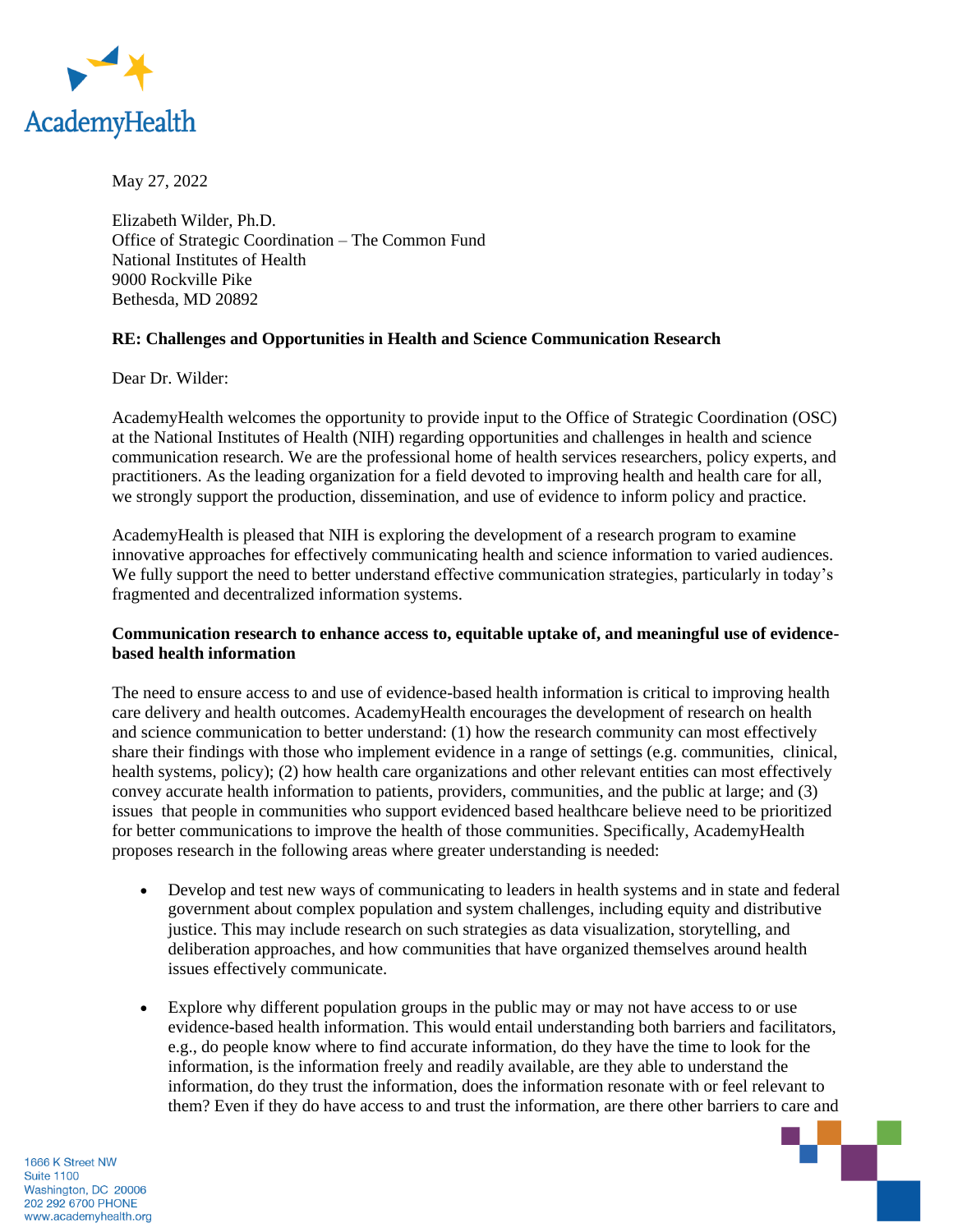prevention that hinder use of the information? Where evidence-based health information has been effectively communicated, what are the hallmarks of that can be replicated?

o In an example of AcademyHealth's work on health care value, we have learned about opportunities to raise the visibility of the issue of health care value in a way that may have greater resonance with and relevance to communities. Rather than focusing on the issue of low-value care as we had previously done, AcademyHealth is transitioning our efforts to focus on increasing access to high-value, equitable care. The impetus for this transition is discussed in greater detail in this Health Affairs blog: [Time To Set Aside The](https://www.healthaffairs.org/do/10.1377/forefront.20210518.804037)  [Term 'Low-Value Care'—Focus On Achieving High-Value Care For All.](https://www.healthaffairs.org/do/10.1377/forefront.20210518.804037)

AcademyHealth echoes NIH's emphasis on the need to involve and consider community needs. Importantly, we encourage engaging diverse communities throughout the research process, from identification of critical research questions to communication and dissemination. By inviting community engagement into the research process, the evidence being generated is more likely to be applicable, relevant, trusted, culturally appropriate, and meaningful to end users. Similarly, the communication process itself, should be deemed as a bidirectional exchange—be it health communication messaging in a community setting, or a health care visit between a provider and patient, or how peer support groups that effectively use evidence-based information do so. Ensuring sufficient opportunities for the respective communities and patients to share comments, questions, or concerns, including building capacity for trusted community partners to interpret and communicate research findings, is crucial to addressing their health care needs.

## **Understanding and reducing the spread and impact of health misinformation**

The importance of addressing the growing epidemic of misinformation cannot be overstated, as accurate information and evidence are critical, not only for health and health care, but for a well-functioning society. AcademyHealth encourages a deep exploration into understanding how misinformation is accepted at the individual level as well as how it permeates society.

Specifically, AcademyHealth proposes research to understand: (1) who has been susceptible to misinformation and why; (2) what are the challenges of discerning misinformation from evidence, as well as uncertainty related to conflicting or lack of evidence; and (3) how to convey evidence and information in a way that will resonate with patients, communities, and the broader public, e.g., tailoring the content and format to specific groups, drawing on community insiders to co-develop and then communicate the messaging, and identifying effective past strategies that can be replicated. AcademyHealth encourages NIH to build upon the existing knowledge base and evidence around communications and trust, including science communication, public relations research, behavioral science, and political science research.

AcademyHealth recently launched a new project focused on advancing research on trust, funded by the ABIM Foundation. The project aims to highlight the importance of building trust for an effective health care system and strengthening the evidence base on trust and trust-related issues in health care. The project will explore opportunities for improving trust within health care organizations, the equity dimensions of trust, and how misinformation negatively impacts trust. Our early efforts in this area have resulted in initial ideas for a trust research agenda in collaboration with leading scholars in this domain and healthcare more broadly, which are presented in this AcademyHealth meeting report: [Developing a](https://academyhealth.org/publications/2021-07/experts-outline-priorities-trust-research)  [Trust Research Agenda.](https://academyhealth.org/publications/2021-07/experts-outline-priorities-trust-research) Examples of proposed research questions included:

• What can organizations do to address influential structural determinants of distrust, such as partisanship and politicization, structural racism, and systems of privilege in order to improve trust with patients and within their systems?